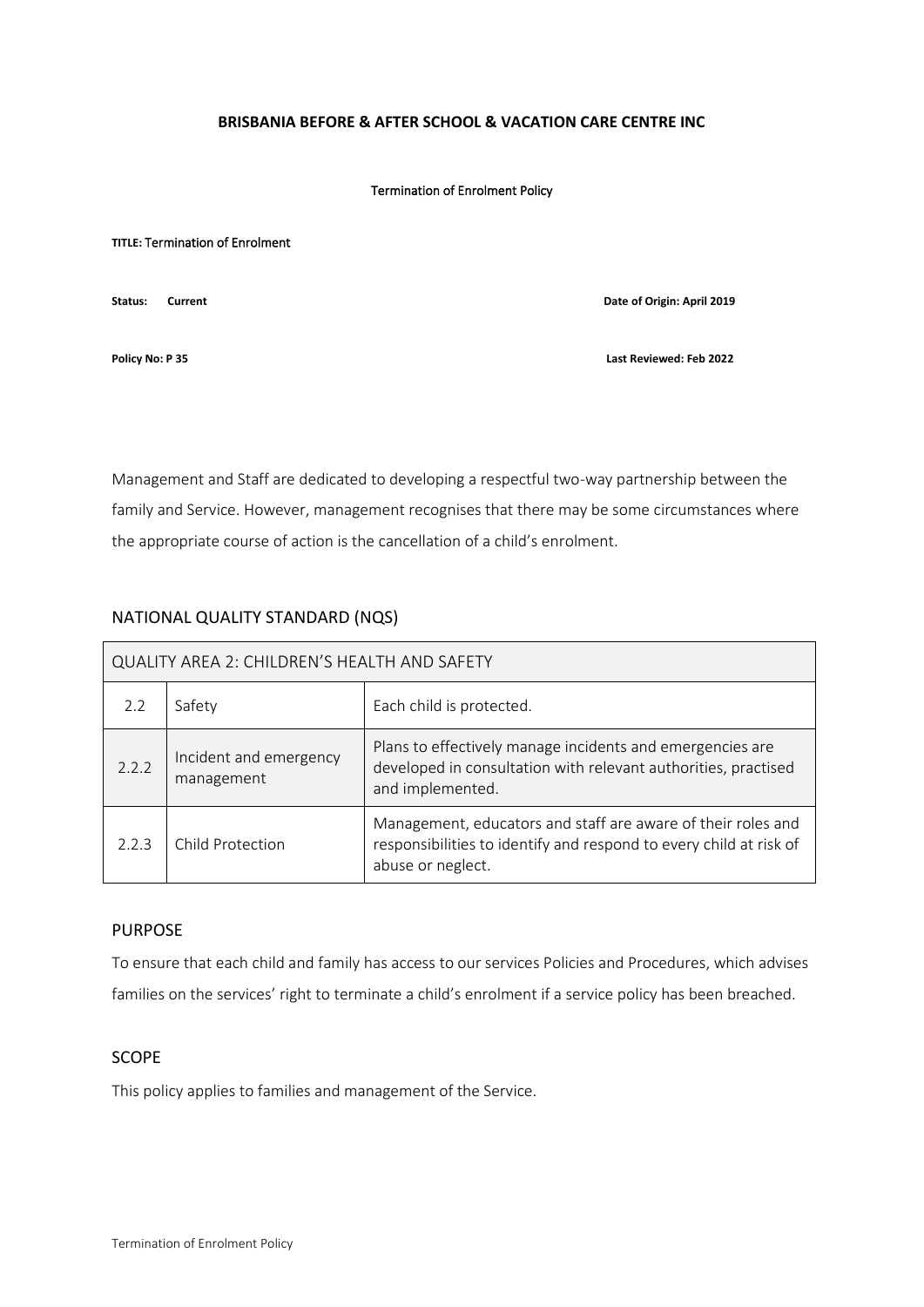## IMPLEMENTATION

## BEHAVIOUR MANAGEMENT

There are times when children's behaviour requires guidance, which will always be undertaken according to the Service's policies and procedures. Every effort will be made to deal with the behaviour using positive guidance and working closely with families to implement a plan in order to help rectify any unacceptable behaviour. If the child's behaviour continues to be disruptive and harmful, we reserve the right to ask you to withdraw your child from the Service, in order to keep other children and staff safe.

## SERVICE POLICIES

Our Service has a range of policies and procedures to ensure the safety, welfare, and wellbeing of children, staff, families, and visitors of the Service. We reserve the right to terminate a children's enrolment if at any time a Service policy has been breached.

This may include:

- Failure to comply with the enrolment process.
- Disparaging, hurtful, or unsafe behaviour of a child that continues even with parent collaboration and/or support agency involvement in modifying the behaviour.
- Non-payment of childcare or late fees and/or recurring late payment of fees.
- If account is referred to our collection agency.
- Continuing to pick up the child past the required licensed time.
- Inability to meet the child's needs.
- Deliberate impertinence towards the approved provider or staff.
- If a parent knowingly brings their child ill to the Service.
- False information given by a parent either verbally or in writing.
- Bullying and/or harassing Educators, children or families enrolled at the Service.

## SOURCE:

Australian Children's Education & Care Quality Authority. (2014).

Guide to the Education and Care Services National Law and the Education and Care Services National Regulations 2015.

ECA Code of Ethics.

Guide to the National Quality Standard.

Lady Gowrie, [http://www.gowrie-sydney.com.au](http://www.gowrie-sydney.com.au/) Updated March 2010.